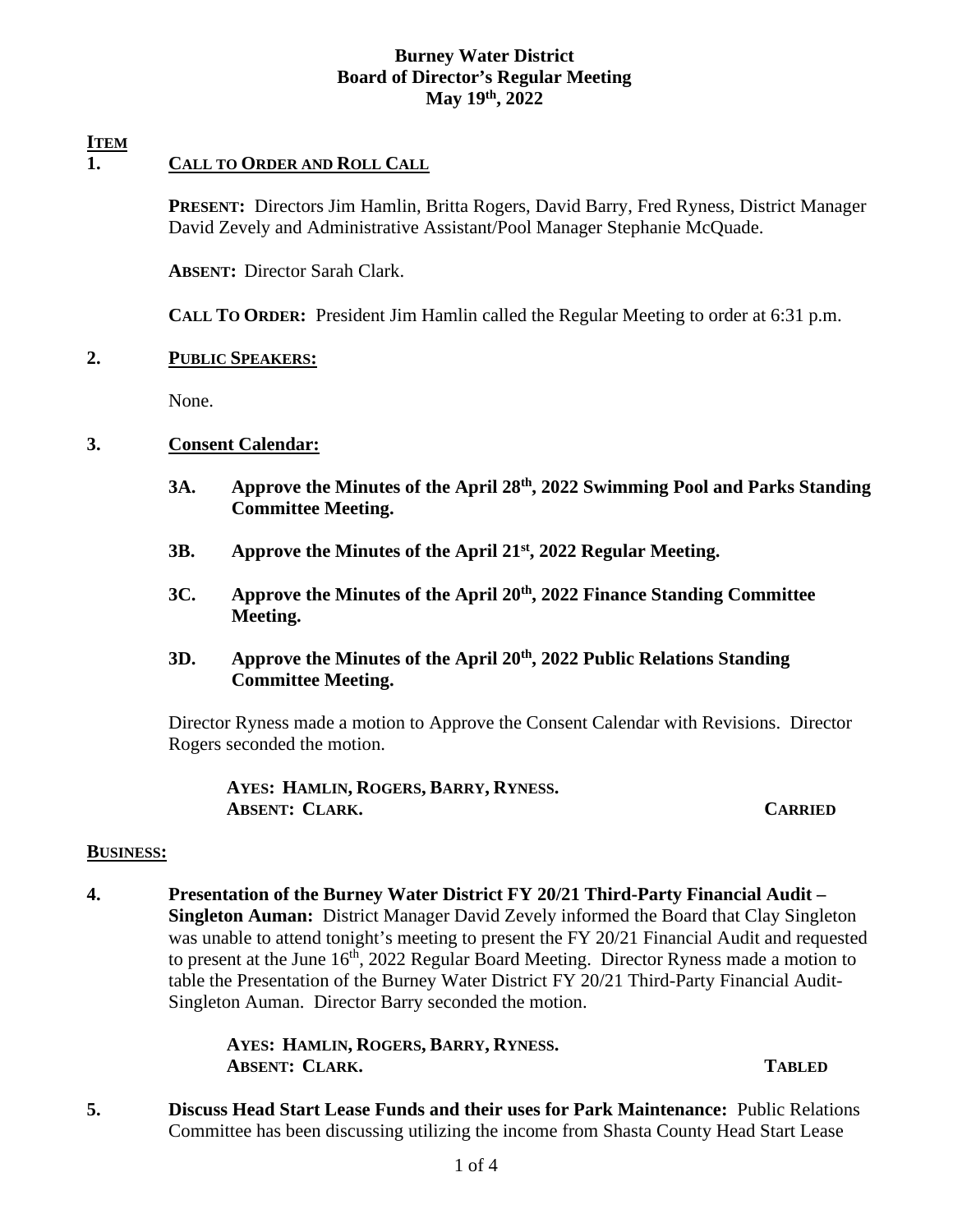Funds for Parks Operations and Maintenance and directed District Manager David Zevely to bring this to the Board for decision.

**6. Review and Approve Resolution 2022-03 Uses for Head Start Lease Funds:** Director Rogers made a motion to Approve Resolution 2022-03 uses for Head Start Lease Funds to be Designated for Park Revenue. Director Barry seconded the motion.

> **ROLL CALL: HAMLIN-AYE, ROGERS-AYE, RYNESS-AYE, BARRY-AYE. ABSENT: CLARK. CARRIED**

**7. Review and Approve Pool Rules and 2022 Schedule:** Pool Manager Stephanie McQuade summarized the Pool Rules and 2022 Schedule with the Board and answered questions. Director Barry made a motion to Approve the Pool Rules and 2022 Schedule. Director Ryness seconded the motion.

> **AYES: HAMLIN, ROGERS, BARRY, RYNESS. ABSENT: CLARK. CARRIED**

**8. Review Notice of Award to Burney Water District for the Purchase of LED Pool Lights for the Raymond Berry Pool of \$7,500.00 Grant Funds from Burney Regional Community Fund and Give District Manager Authorization to Accept Grant Funds:**  Director Rogers made a motion to Authorize District Manager to sign the Notice of Award to Burney Water District for the Purchase of LED Pool Lights for the Raymond Berry Pool of \$7,500.00 Grant Funds from Burney Regional Community Fund to Accept Grant Funds. Director Barry seconded the motion.

> **AYES: HAMLIN, ROGERS, BARRY, RYNESS. ABSENT: CLARK. CARRIED**

**9. Authorize District Manager to Sign Mike's Computer & IT Service Agreement:** District Manager David Zevely informed the Board that Pat Nugent with Computer Tutor Trouble Shooter is looking to retire in the near future so we have been seeking out a replacement and Mike Rogers with Mike's Computer and IT is who we have been in discussions with for his replacement. Director Barry requested that before the District makes any decisions to find out if Mike Rogers is licensed and Bonded. Director Ryness made a motion to table the Authorization of the District Manager to Sign Mike's Computer & IT Service Agreement until David finds out if he is licensed and bonded. Director Barry seconded the motion.

> **AYES: HAMLIN, ROGERS, BARRY, RYNESS. ABSENT: CLARK. TABLED**

**10. Authorize District Manager to Pay \$38,431.01 to PG&E For the Service Design Contract:** District Manager David Zevely informed the Board that this is part of the Wastewater Treatment Plant Improvement Project and the District will be reimbursed for this cost. PG&E Engineers determined that a new transformer and pad be installed at a different location and there is a cost associated with those changes. Director Ryness made a motion to Authorize District Manager David Zevely to Pay \$38,431.01 to PG&E For the Service Design Contract. Director Rogers seconded the motion.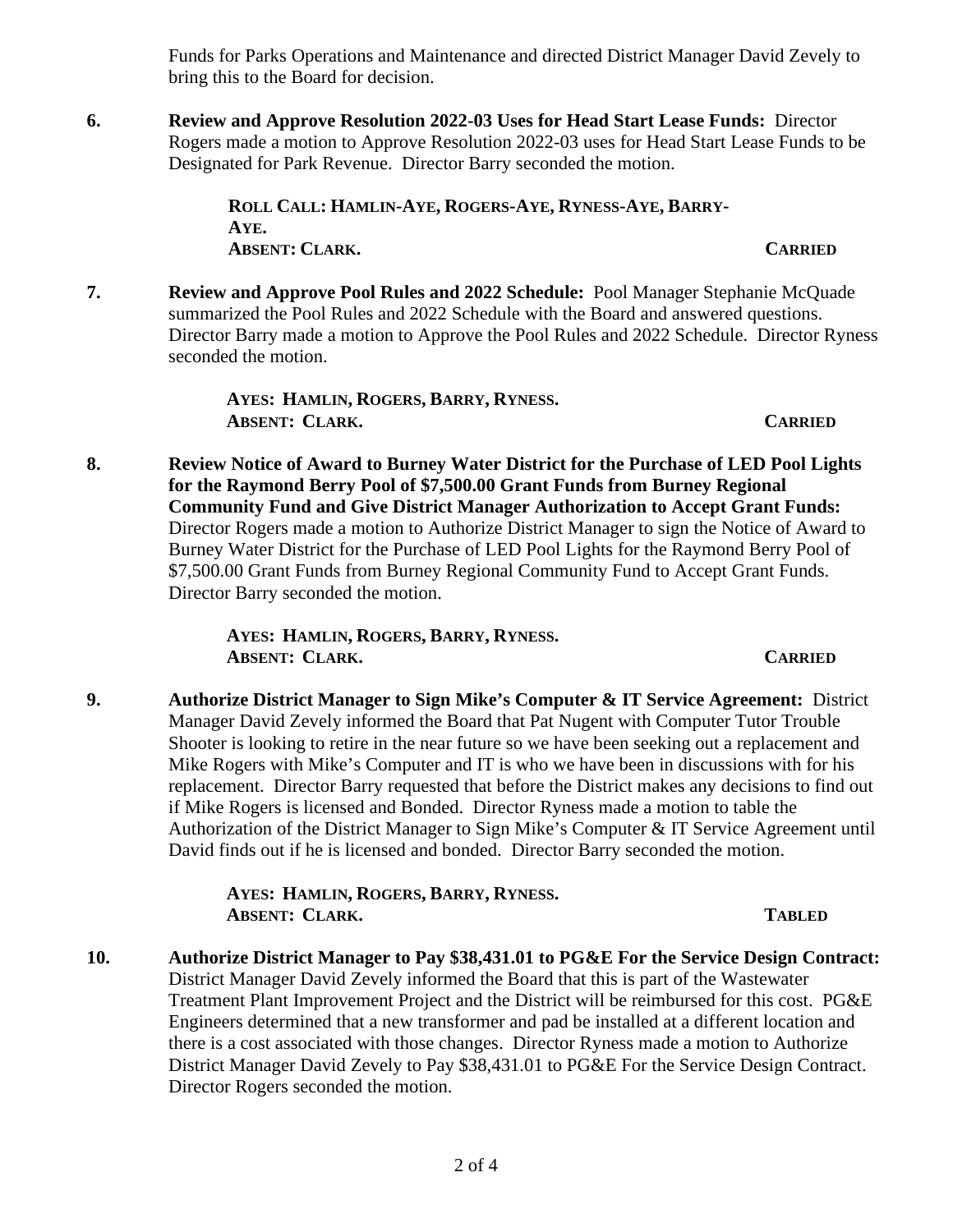- **11. Discuss Potential Rezone of the Burney Civic Park by Shasta County Planning Division:**  District Manager David Zevely has been contacted by Shasta County Planning Division to inform the District that the County is looking at rezoning several areas in town which also includes one of our parks. It is currently zoned as community commercial but they are looking at zoning it public facilities. He asked several questions regarding the rezoning and reported to the Board. Director Barry informed David hat rezoning may change property value and the neighbors may have an issue with that and directed District Manager to investigate that.
- **12. Review Reserves Account Balances for the month ending April 30, 2022:** District Manager David Zevely summarized the Reserves Account Balances for the month ending April 30, 2022 and answered questions.
- **13: Review CalTRUST Overview for Reserves Accounts:** District Manager David Zevely summarized the CalTRUST Overview for Reserves Accounts provided by CalTRUST and informed the Board that the Finance Committee met with the CEO Laura. She recommended the committee should maintain reserves in the current fund or the unrealized losses will become realized losses.
- **14. Discuss CalPERS Liability Funding Options:** District Manager David Zevely informed the Board that the Finance Committee met with Jasper Jacobs and there were some technical difficulties and would like to table this item until we get more clarification from Jasper on the Liability Funding Options.

# **REPORTS:**

- **15. Presidents Report:** None.
- **16. Director Reports / Committee Reports:** Director Ryness reported that he attended the LAFCO Meeting and provided an update on the Meeting. Director Barry reported that he was at the Wastewater Treatment Plant doing a job for RTA Construction, the contractor who was awarded the bids for the Wastewater Treatment Plant Improvement Project and the Collection System Improvement Project – Phase 2. He reported that things are moving along with the construction at the Wastewater Treatment Plant. Director Rogers reported that she received an email from Laura Farley, a customer, regarding the road next to Washburn-Bue Park that the District owns and would like to see a discussion item regarding the District beginning maintenance on the road.
- **17. Pool Manager's Report / Friends of the Pool Committee Report:** Pool Manager Stephanie McQuade reported that she was informed that the District was awarded \$7,500.00 through Burney Regional Community Fund for LED Lighting in the Pool, found out we were not awarded funding for a Climbing Wall through the McConnell Fund. Still waiting to hear if we were awarded grant funds through Redding Rancheria Community Fund. Hired 5 returning lifeguards and 3 new lifeguards for our 2022 Pool Season. Pool office will begin taking signups June  $6<sup>th</sup>$  through June  $10<sup>th</sup>$  from 12:00-4:00 and opening day is schedule for Sunday June  $12<sup>th</sup>$  from 1-4 and will be put on by friends of the pool. The schools will be coming the beginning of June for the end of the Year Parties. Project Share will be having summer program and pay for all participates in their summer program to attend swim lessons and pay their gate fees for open swim for the participants who are not served by the Burney Water District. Currently preparing the Facility for the opening of our 2022 season.
- **18. District Manager's Report:** David Zevely Reported on the following items: